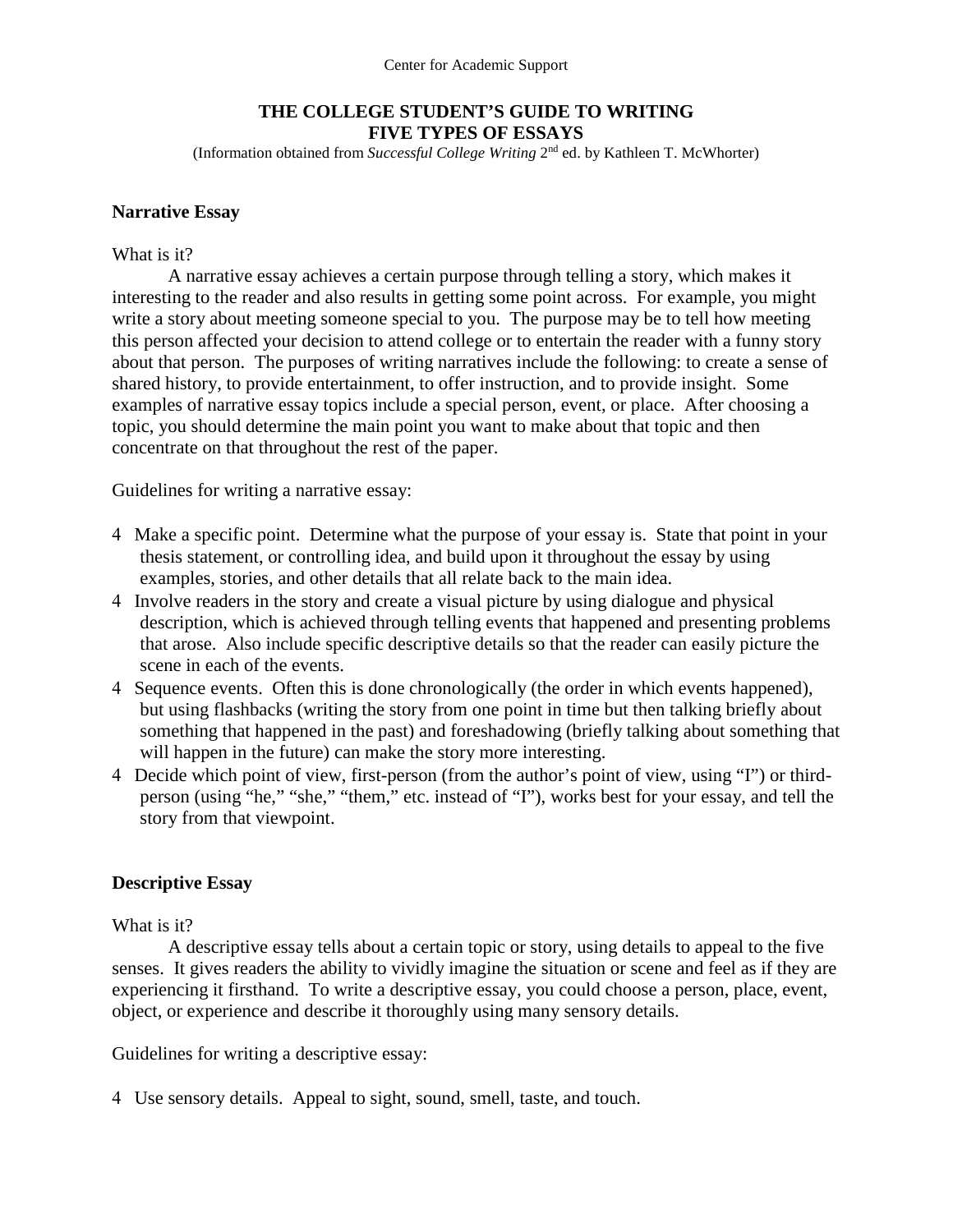- 4 Use active verbs (in which the subject is doing the acting instead of being acted upon by something or someone else, such as "Cindy hit the ball." instead of "The ball was hit by Cindy."). Also, use a variety of sentence types, such as a simple sentence ("Tom went to the store."), compound sentence ("Tom went to the store, and he bought a loaf of bread."), complex sentence ("While Tom was at the store, he bought a loaf of bread."), or compoundcomplex sentence ("While Tom was at the store, he bought a loaf of bread, but he forgot to buy a gallon of milk.").
- 4 Avoid vague language, such as "pretty," "really," "a lot," and "very."
- 4 Create a dominant impression (overall attitude, mood, or feeling about the subject), such as causing the readers to sympathize with you about a sad event that happened or to agree with you strongly on a certain controversial topic. Choose the details and descriptions that will help accomplish this impression.
- 4 Use comparisons. In order to help make the descriptions even more vivid to the reader, use similes (such as "His emotional state was like a roller coaster."), metaphors (such as "Her smile was a ray of sunlight in the dark sea of unfamiliar faces."), personification (giving human characteristics to an object, such as "The wind howled in my ears and beckoned me to walk further into the forest."), and analogies (brief stories that relate to the topic). Determine the method of organization that works best for your essay: spatial (top to bottom, inside to outside, near to far), chronological (the order in which events happened), least-to-most, or most-to-least.

## **Comparison and/or Contrast Essay**

What is it?

A comparison and/or contrast essay tells about two or more main subjects by pointing out similarities and/or differences. One way to write this type of essay would be to choose two or more objects, people, places, events, experiences, or ideas and compare and/or contrast them according to a few specific points.

Guidelines for writing a comparison and/or contrast essay:

- 4 Have a clear purpose and a main point (to express ideas, to inform, to persuade, etc.). Make sure your subjects have something specific on which you can base your comparison and/or contrast.
- 4 Decide the order that best suits your essay. The two main ways you can choose to organize a comparison and/or contrast essay are point-by-point organization and subject-by-subject organization.

point-by-point: switching back and forth between the subjects,

 comparing/contrasting them according to several main points subject-by-subject: writing about all the main points of one subject and then writing about all the main points of another subject, and so on, referring back to the other subject(s) in a comparing/contrasting way

- 4 In your thesis statement, or controlling idea, include the subjects; identify whether you will be talking about similarities, differences, or both; and state your main point.
- 4 Have a sufficient number of significant characteristics and details (which are the various points you use to compare and/or contrast the subjects), and give an equal amount to all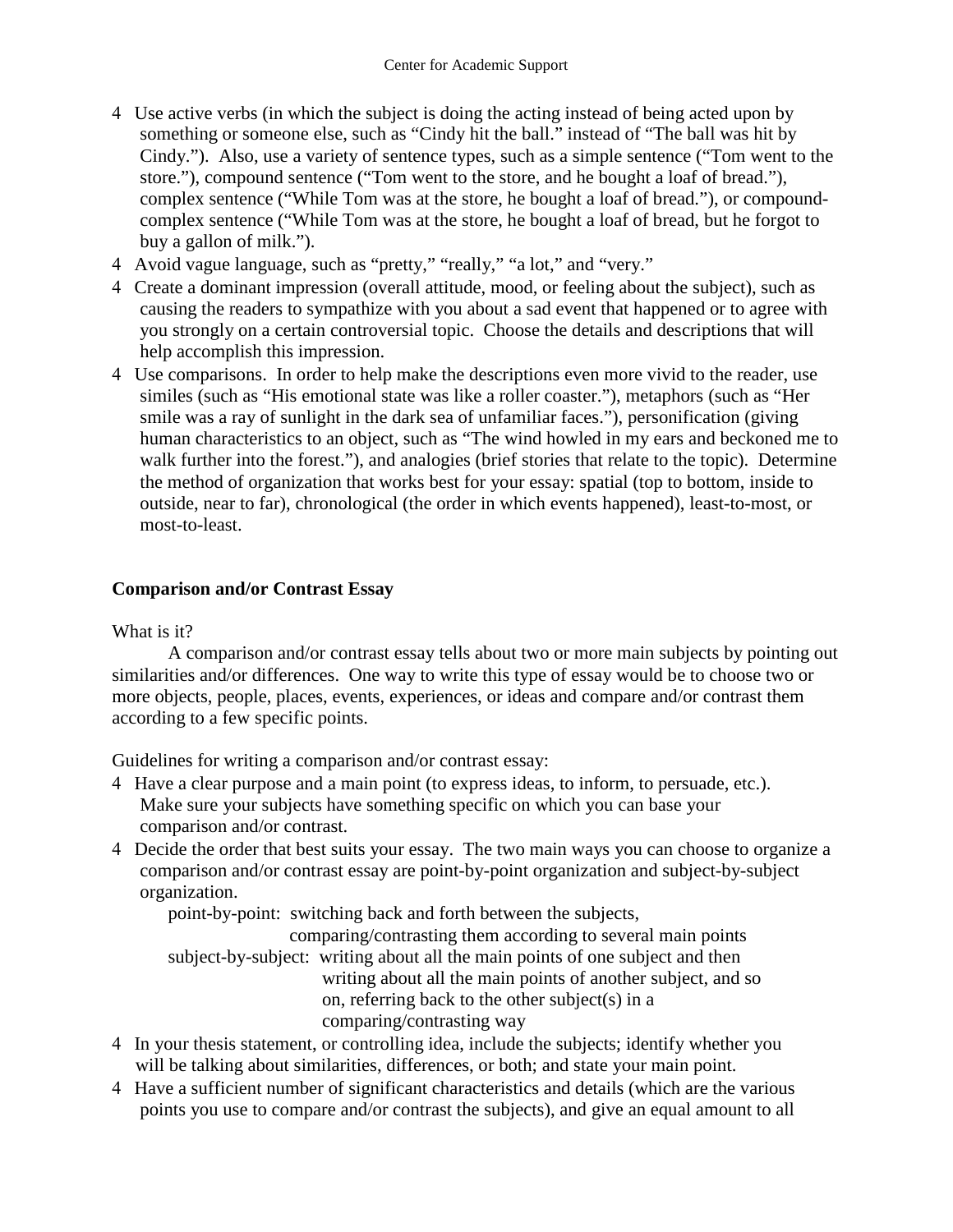sides.

## **Cause and Effect Essay (also called causal analysis)**

### What is it?

A cause and effect essay analyzes what causes certain things to happen or why things are a certain way, the results brought about by certain events, or both. For example, you may want to write an essay about an event that happened and then tell how it affected your life. This would tell the cause (the event) and the effect (how it affected your life). To begin writing a cause and effect essay, you may want to first decide on a topic, such as an event or a person, and then decide what you will tell about that topic, such as what happened to make that specific event take place or what made the person have a certain attitude or personality. You could also tell about a specific topic and what effects it had on future events.

Guidelines for writing a cause and effect essay:

- 4 Decide whether you will focus on causes, effects, or both.
- 4 There can be multiple causes of one effect. (For example, because you saved your money, shopped around for the best deal, and saw an ad in a newspaper, you were able to buy the car of your dreams.) There can also be one cause of multiple effects. (For example, your decision to stay out late one night may have caused you to miss an important phone call, forget to study for a test, and made you tired the next day.) There can also be a chain of events in which each effect turns out to be the cause of another effect. (For example, one event may have affected your decision to travel to Europe, which affected your decision to study a foreign language, which helped you get a job as a travel agent.)
- 4 Have a clear purpose (to tell information, to persuade readers, or both). This purpose is achieved through a main idea, which should be included in the thesis statement, or controlling idea.
- 4 Choose a logical organization. For example, you may want to use chronological (the order in which events happened), most-to-least (such as most effective to least effective or most difficult to least difficult), least-to-most (such as least costly to most costly or least obvious to most obvious), or order of importance (such as a belief that is most important to you, then a belief that is a little less important, and so on).
- 4 Explain cause and/or effect fully, using details to support your explanations.

### **Argumentative Essay**

What is it?

An argumentative essay makes a claim and then gives examples and evidence to prove that point. You can begin writing an argumentative essay by deciding on a certain topic, such as something about a belief, idea, or controversial issue. Then, do research to obtain detailed information. The information can be statistics, stories, examples, observances, and other facts. Use the information throughout the essay to argue your point and convince the reader.

Guidelines for writing an argumentative essay: